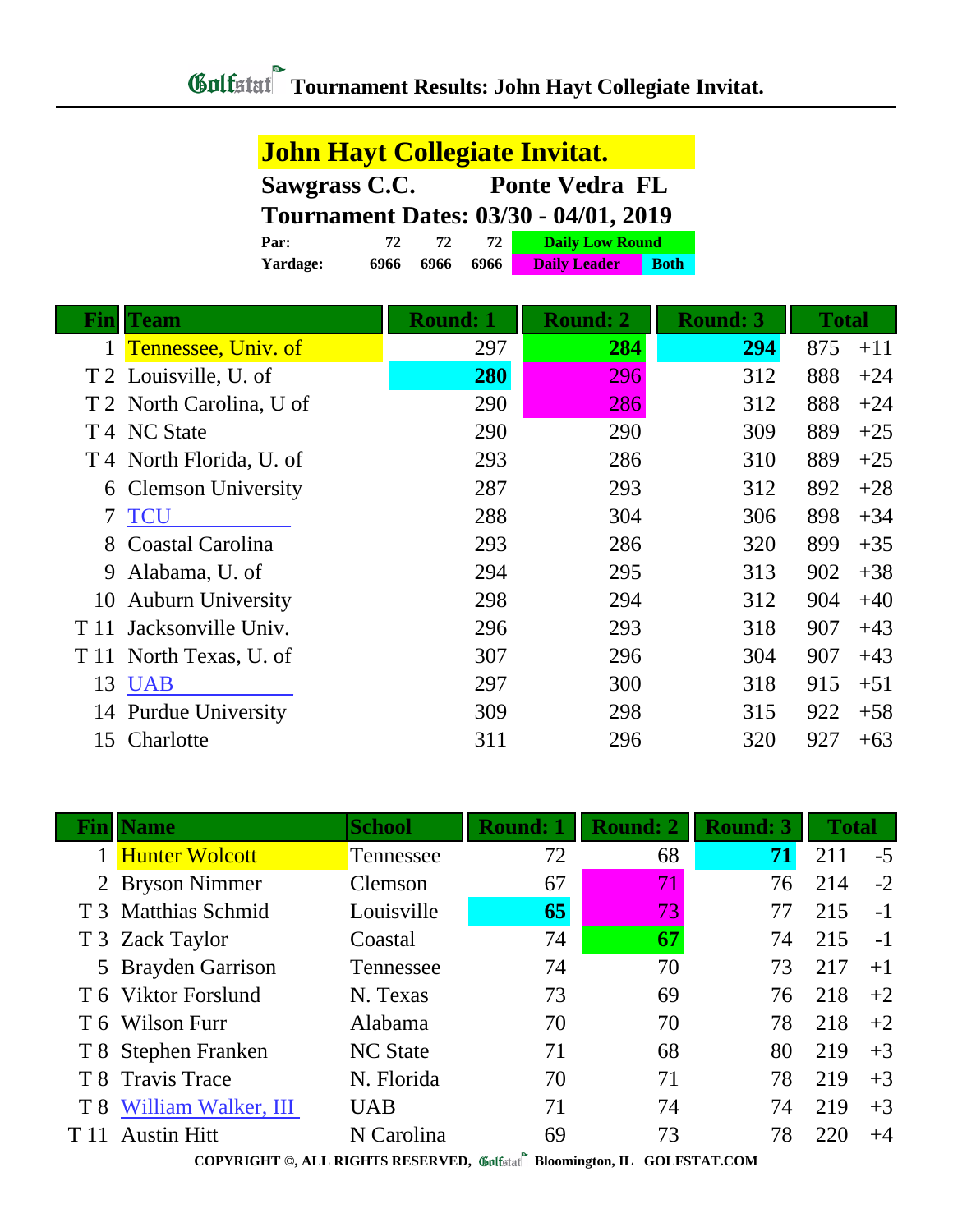| Fin  | <b>Name</b>             | <b>School</b>   | Round: 1 | Round: 2 | <b>Round: 3</b> | <b>Total</b> |
|------|-------------------------|-----------------|----------|----------|-----------------|--------------|
|      | T 11 Michael Mattiace   | N. Florida      | 71       | 72       | 77              | 220<br>$+4$  |
|      | T 11 Ryan Gerard        | N Carolina      | 74       | 70       | 76              | 220<br>$+4$  |
|      | T 14 John Murphy        | Louisville      | 71       | 74       | 76              | 221<br>$+5$  |
|      | T 14 Lenny Bergsson     | N. Texas        | 76       | 70       | 75              | 221<br>$+5$  |
|      | T 16 Benjamin Shipp     | <b>NC State</b> | 72       | 74       | 76              | 222<br>$+6$  |
| T 16 | <b>David Ravetto</b>    | <b>TCU</b>      | 73       | 77       | 72              | 222<br>$+6$  |
| T 16 | Jordan Batchelor        | N. Florida      | 72       | 69       | 81              | 222<br>$+6$  |
| T 19 | <b>Harrison Rhoades</b> | <b>NC</b> State | 75       | 75       | 73              | 223<br>$+7$  |
| T 19 | <b>Spencer Cross</b>    | Tennessee       | 74       | 72       | 77              | 223<br>$+7$  |
|      | T 21 Kyle Cottam        | Clemson         | 74       | 73       | 77              | $+8$<br>224  |
| T 21 | <b>Stefano Mazzoli</b>  | <b>TCU</b>      | 71       | 76       | 77              | $+8$<br>224  |
| T 21 | <b>Tyler Johnson</b>    | Tennessee       | 77       | 70       | 77              | $+8$<br>224  |
| T 21 | <b>Wes Artac</b>        | Coastal         | 74       | 72       | 78              | 224<br>$+8$  |
|      | T 25 Colby Patton       | Clemson         | 72       | 73       | 80              | 225<br>$+9$  |
| T 25 | Nolan Ray               | Tennessee       | 74       | 76       | 75              | 225<br>$+9$  |
|      | T 25 Ryan Burnett       | N Carolina      | 70       | 79       | 76              | 225<br>$+9$  |
| T 25 | <b>Wells Padgett</b>    | Auburn          | 75       | 74       | 76              | 225<br>$+9$  |
| T 29 | <b>Andrew Alligood</b>  | N. Florida      | 75       | 75       | 76              | $226 + 10$   |
| T 29 | <b>Hayden Springer</b>  | <b>TCU</b>      | 66       | 80       | 80              | $226 + 10$   |
| T 29 | Josh Sedeno             | Alabama         | 73       | 72       | 81              | $226 + 10$   |
| T 29 | <b>Michael Sakane</b>   | Jack'ville      | 75       | 70       | 81              | $226 + 10$   |
| 33   | <b>Trace Crowe</b>      | Auburn          | 78       | 74       | 75              | $227 + 11$   |
|      | T 34 Ben Woodruff       | Charlotte       | 77       | 72       | 79              | $228 + 12$   |
|      | T 34 Frankie Capan      | Alabama         | 77       | 75       | 76              | $228 + 12$   |
|      | T 34 John Snoddy        | <b>UAB</b>      | 74       | 72       | 82              | $228 + 12$   |
|      | T 34 Josh Martin        | N Carolina      | 77       | 69       | 82              | $228 + 12$   |
|      | T 34 Luis Castro        | N Carolina      | 78       | 74       | 76              | $228 + 12$   |
|      | T 34 Phillip Knowles    | N. Florida      | 76       | 74       | 78              | $228 + 12$   |
|      | T 40 Aaeri Krishnan     | Jack'ville      | 80       | 73       | 76              | $229 + 13$   |
|      | T 40 Cody Carroll       | N. Florida      | 79       | 72       | 78              | $229 + 13$   |
|      | T 40 Devin Morley       | Louisville      | 76       | 74       | 79              | $229 + 13$   |
|      | T 40 Eduardo Carrete    | Jack'ville      | 73       | 75       | 81              | $229 + 13$   |
|      | T 40 Jacob Bridgeman    | Clemson         | 74       | 76       | 79              | $229 + 13$   |
| T 40 | Jacob Solomon           | Auburn          | 77       | 74       | 78              | $229 + 13$   |
|      | T 40 Jiri Zuska         | Louisville      | 69       | 76       | 84              | $229 + 13$   |

## **Gulfatat** Tournament Results: John Hayt Collegiate Invitat.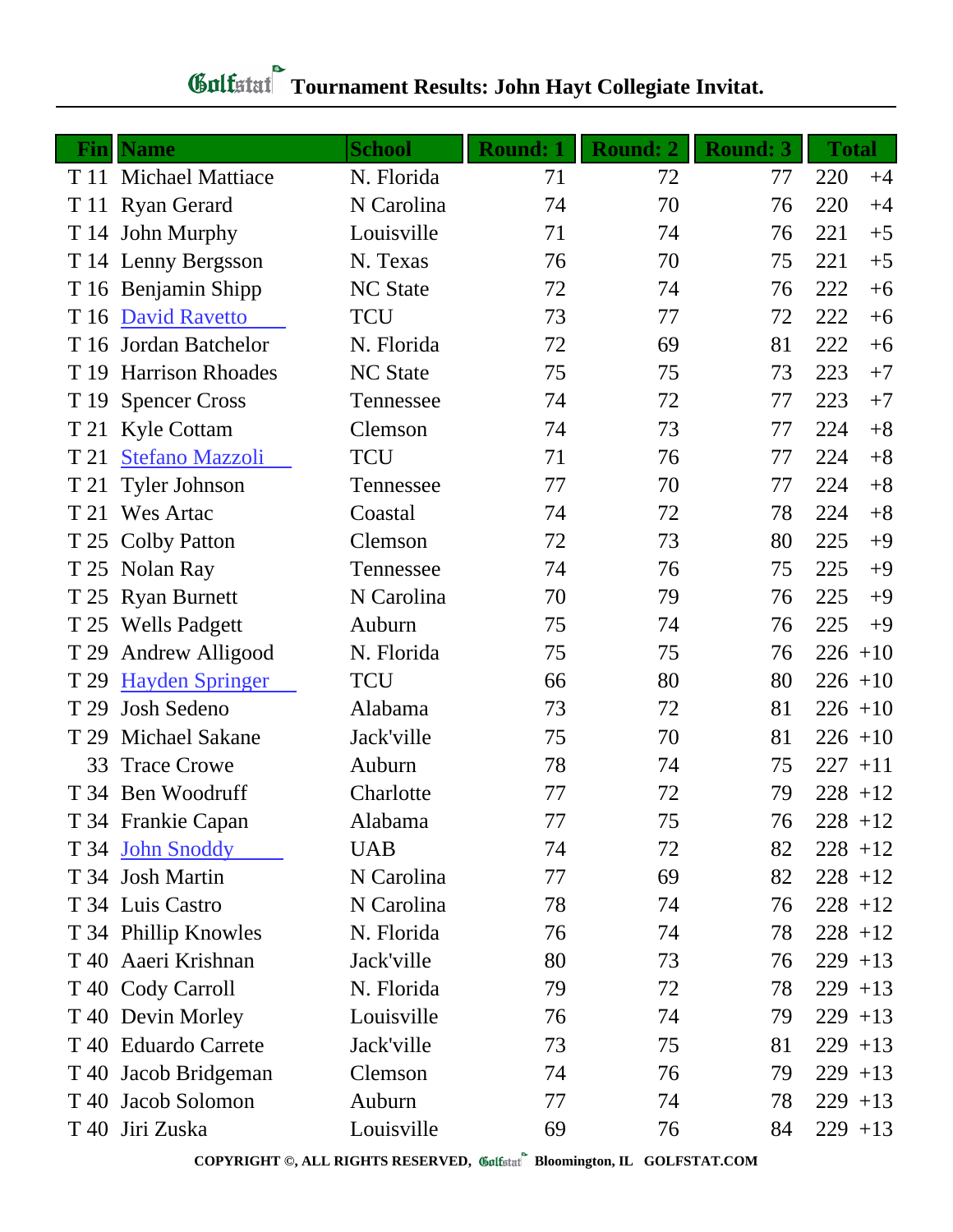| Fin             | <b>Name</b>              | <b>School</b>   | <b>Round: 1</b> | <b>Round: 2</b> | <b>Round: 3</b> | <b>Total</b> |
|-----------------|--------------------------|-----------------|-----------------|-----------------|-----------------|--------------|
| T 40            | Timmy Hildebrand         | Purdue          | 76              | 73              | 80              | $229 + 13$   |
| T <sub>40</sub> | <b>Triston Fisher</b>    | <b>TCU</b>      | 78              | 73              | 78              | 229<br>$+13$ |
| T <sub>49</sub> | <b>Brandon Mancheno</b>  | Auburn          | 69              | 75              | 86              | $230 + 14$   |
| T <sub>49</sub> | <b>Christian Salzer</b>  | <b>NC</b> State | 73              | 77              | 80              | $230 + 14$   |
| T <sub>49</sub> | Marc Boucher             | Charlotte       | 75              | 73              | 82              | $230 + 14$   |
| T 49            | <b>Prescott Butler</b>   | Alabama         | 74              | 78              | 78              | $230 + 14$   |
| T <sub>49</sub> | Simon Zach               | Louisville      | 75              | 75              | 80              | $230 + 14$   |
| T <sub>49</sub> | <b>Thomas Thurloway</b>  | Jack'ville      | 71              | 75              | 84              | $230 + 14$   |
|                 | T 55 Cole Bradley        | Purdue          | 80              | 74              | 77              | $231 + 15$   |
|                 | T 55 Henri Renouard      | N. Texas        | 80              | 76              | 75              | $231 + 15$   |
| T 55            | <b>States Fort</b>       | Coastal         | 70              | 76              | 85              | $231 + 15$   |
|                 | T 58 Graysen Huff        | Auburn          | 77              | 72              | 83              | $232 + 16$   |
| T 58            | Jarle Volden             | Purdue          | 80              | 73              | 79              | $232 + 16$   |
|                 | T 58 Marcus Svensson     | Auburn          | 82              | 73              | 77              | $232 + 16$   |
|                 | T 58 Rhys Nevin-Wharton  | Tennessee       | 80              | 77              | 75              | $232 + 16$   |
|                 | T 62 Connor Newton       | Coastal         | 77              | 76              | 80              | $233 + 17$   |
|                 | T 62 Easton Paxton       | <b>NC</b> State | 74              | 73              | 86              | $233 + 17$   |
|                 | T 62 Jack Comstock       | N. Florida      | 75              | 77              | 81              | $233 + 17$   |
|                 | T 65 Andrew Farraye      | Purdue          | 74              | 79              | 81              | $234 + 18$   |
| T 65            | <b>Andrew Kozan</b>      | Auburn          | 73              | 77              | 84              | $234 + 18$   |
| T <sub>65</sub> | <b>Nick Robillard</b>    | <b>UAB</b>      | 73              | 76              | 85              | $234 + 18$   |
|                 | T 68 Connor Armistead    | Charlotte       | 79              | 75              | 81              | $235 + 19$   |
|                 | T 68 Luis Ruiz           | Coastal         | 75              | 71              | 89              | $235 + 19$   |
|                 | T 70 Andrew Lewis        | Purdue          | 75              | 78              | 83              | $236 + 20$   |
|                 | T 70 Jason Hong          | Purdue          | 84              | 76              | 76              | $236 + 20$   |
|                 | T 72 Joe Weiler          | Purdue          | 78              | 80              | 79              | $237 + 21$   |
|                 | T 72 Jordan Sanders      | N. Texas        | 78              | 81              | 78              | $237 + 21$   |
|                 | T 74 Dougie Ergood       | N Carolina      | 77              | 74              | 87              | $238 + 22$   |
|                 | T 74 John Gough          | Charlotte       | 82              | 76              | 80              | $238 + 22$   |
|                 | T 74 Sam Uhland          | Jack'ville      | 77              | 81              | 80              | $238 + 22$   |
| T 77            | <b>Murray Naysmith</b>   | <b>UAB</b>      | 82              | 80              | 77              | $239 + 23$   |
|                 | T 77 William Nottingham  | Clemson         | 78              | 77              | 84              | $239 + 23$   |
| T 79            | Jake DeZoort             | Alabama         | 79              | 80              | 81              | $240 + 24$   |
| T 79            | <b>Trevor Brown</b>      | <b>TCU</b>      | 83              | 78              | 79              | $240 + 24$   |
| 81              | <b>Fisher Vollendorf</b> | Charlotte       | 80              | 81              | 80              | $241 + 25$   |

## **Gulfatat** Tournament Results: John Hayt Collegiate Invitat.